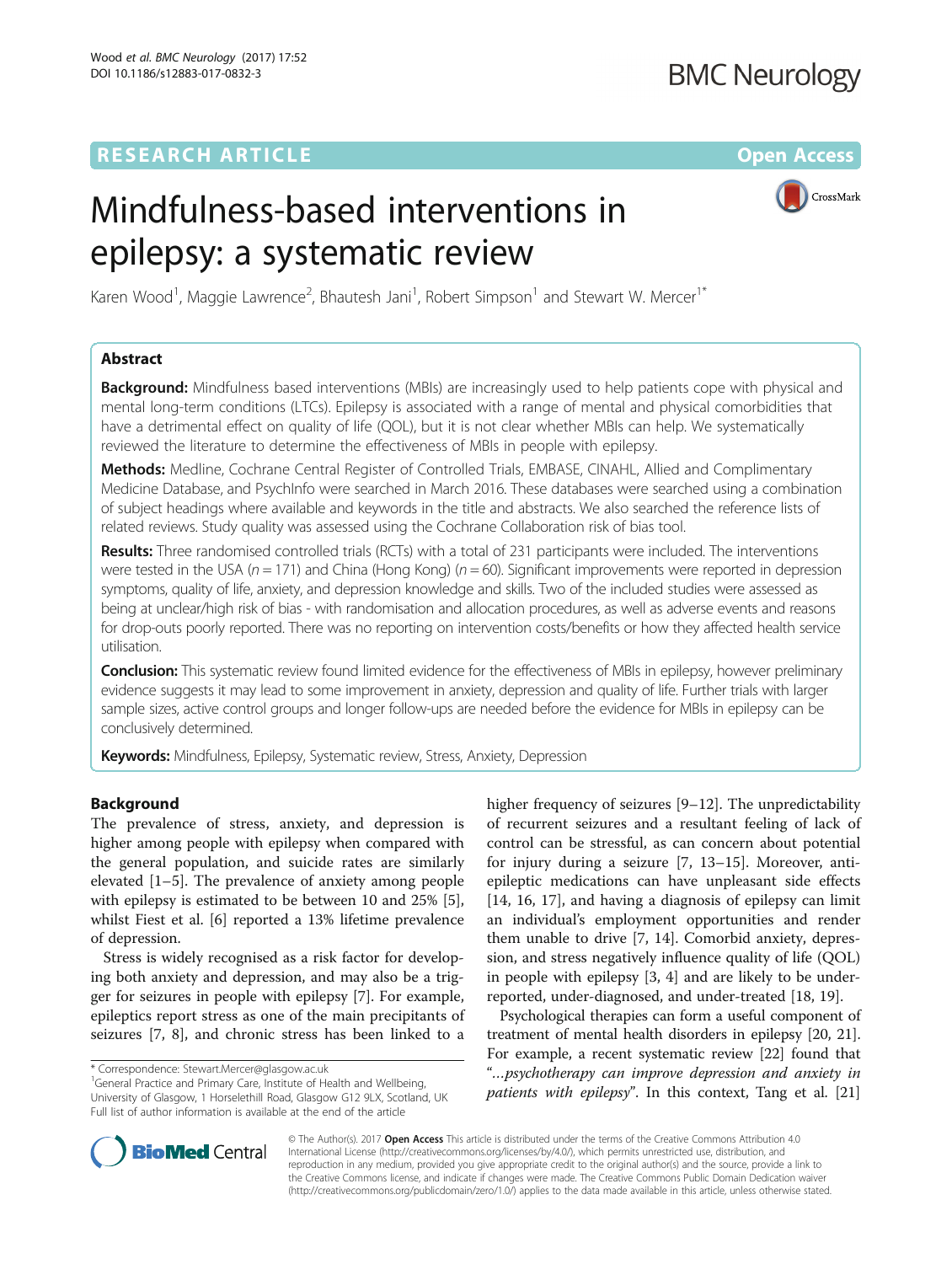<span id="page-1-0"></span>

describe the primary aim of psycho-behavioural therapies in epilepsy to improve the ability of the individual to cope with their illness, but additionally note they may improve "seizure control and psychological well-being". A commonly used psychological treatment is Cognitive Behavioural Therapy (CBT). A systematic review of CBT for people with epilepsy suggested that CBT interventions which are orientated towards treating depression rather than seizure control are "likely efficacious" and supported the use of CBT in some "clinical practice recommendations" [[23\]](#page-11-0).

Mindfulness-based interventions (MBIs) are increasingly used to treat stress and mental health comorbidities in people with long-term conditions (LTCs), including other neurological conditions such as multiple sclerosis [\[24](#page-11-0)] and stroke [\[25\]](#page-11-0). Mindfulness interventions are typically based on Mindfulness Based Stress Reduction (MBSR) which has three core meditation practices (the 'body scan', 'following the breath' and 'mindful movement') [\[26](#page-11-0), [27](#page-11-0)]. The highest quality evidence for MBIs is for recurrent depression [[28](#page-11-0)–[30](#page-11-0)]. MBIs could potentially offer a further treatment option for people with epilepsy; however the effectiveness of MBIs for this group has not previously been reviewed. An important safety consideration is that case reports exist suggesting that meditation training might be associated with an increased risk of seizures in known epileptics. This is

thought due to neuronal hypersynchrony arising from meditation practise, however, currently this phenomenon remains poorly characterised and remains theoretical [[31\]](#page-11-0). This paper aimed to evaluate the effectiveness of MBIs in people with epilepsy by means of a systematic review of the evidence.

# **Methods**

## Protocol

A protocol for this review is available [[32\]](#page-11-0).

#### Selection criteria

To enable the identification and selection of the best available evidence regarding the therapeutic benefits of MBIs for people with epilepsy we determined inclusion criteria relating to Population, Interventions, Comparator and Outcomes (PICO) (Table [1](#page-2-0)).

# Search strategy

In March 2016 a systematic search for published and unpublished studies was conducted in six major electronic bibliographic databases: Cochrane Central Register of Controlled Trials, MEDLINE, EMBASE, CINAHL, Allied and Complementary Medicine Database, and PsycInfo. Selected medical subject headings were combined with key words relating to epilepsy and mindfulness to create a search strategy, which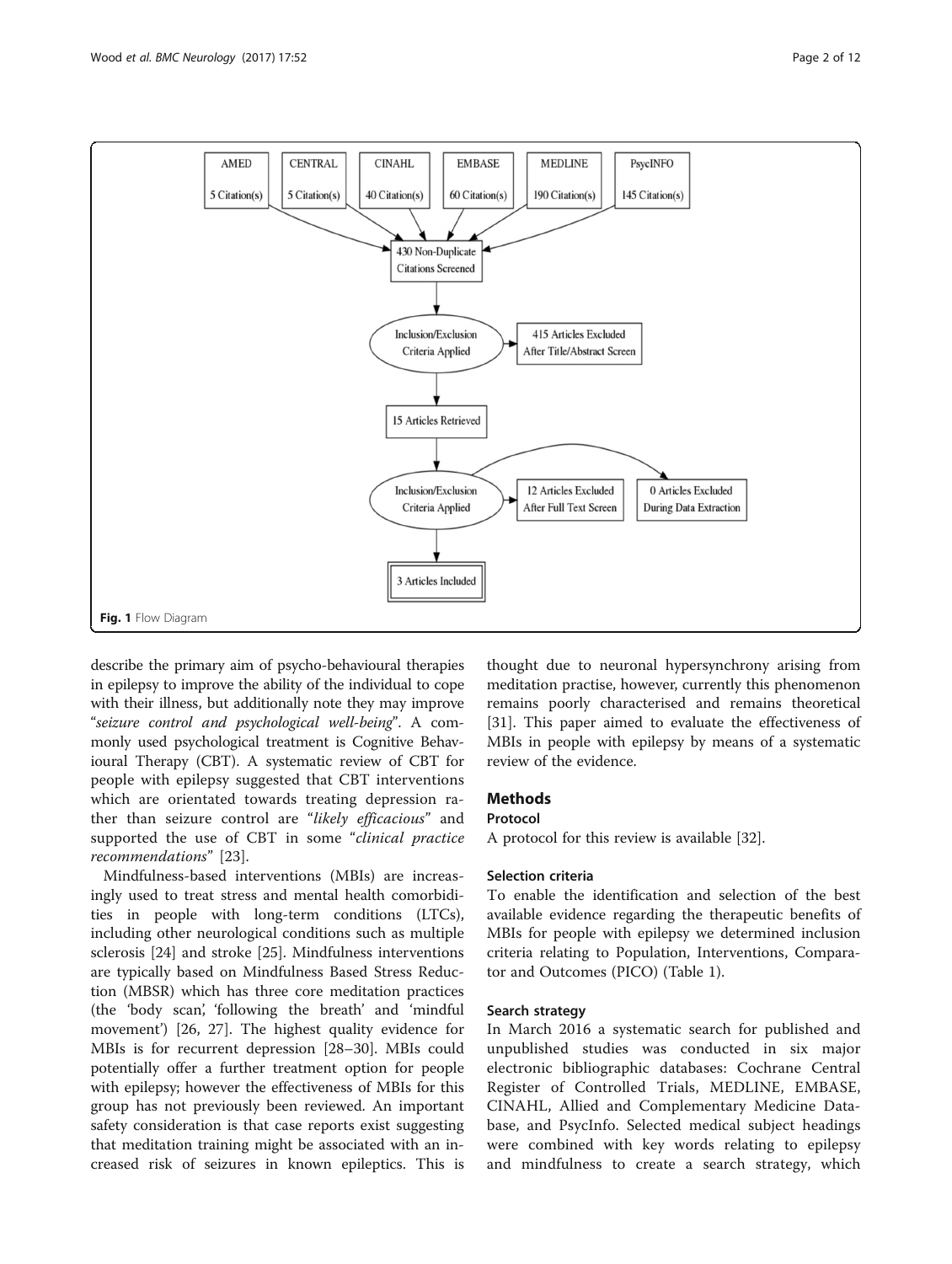#### <span id="page-2-0"></span>Table 1 PICO criteria

| Population       | Adult patients (aged 18 years or older)<br>with a clinical diagnosis of epilepsy will<br>be included.                                                                                                                                                                                                                                                                                         |
|------------------|-----------------------------------------------------------------------------------------------------------------------------------------------------------------------------------------------------------------------------------------------------------------------------------------------------------------------------------------------------------------------------------------------|
| Interventions    | Trials which solely focus on, or incorporate<br>a Mindfulness intervention where the<br>mindfulness data can be extracted, will be<br>selected. As with many other mind-body<br>interventions, Mindfulness as a therapeutic<br>intervention is inherently varied and<br>heterogeneous. Thus different forms,<br>duration and frequency of Mindfulness<br>interventions will be included [45]. |
| Comparator       | Usual care or any active comparator                                                                                                                                                                                                                                                                                                                                                           |
| Outcome measures | Confidence                                                                                                                                                                                                                                                                                                                                                                                    |
|                  | Well-being                                                                                                                                                                                                                                                                                                                                                                                    |
|                  | Anxiety depression                                                                                                                                                                                                                                                                                                                                                                            |
|                  | Social participation                                                                                                                                                                                                                                                                                                                                                                          |
|                  | Perceived self-health                                                                                                                                                                                                                                                                                                                                                                         |
|                  | Quality of Life                                                                                                                                                                                                                                                                                                                                                                               |
|                  | Physiological outcomes e.g., blood<br>pressure                                                                                                                                                                                                                                                                                                                                                |
|                  | Seizure frequency; seizure duration                                                                                                                                                                                                                                                                                                                                                           |

was finalised for use in MEDLINE (Additional file [1](#page-10-0)) and amended for use in the other databases, using appropriate controlled vocabulary, Boolean operators, and search symbols. The databases searched retrieve conference abstracts, theses and dissertations; in addition key words were used to conduct a basic search of Google. Delimiters were: dates searched (1980–2016); research subjects (human); and language (English). RefWorks was used to store and manage the results of the database searches.

#### Selection of papers for inclusion

The bibliographic records identified by the searches were screened for relevance using broad inclusion criteria, i.e., 'epilepsy' and 'mindfulness'. All relevant papers were then screened, using the PICO inclusion criteria (Table 1), to select eligible papers. All selected papers were subject to methodological appraisal. Methodological quality was assessed using the Cochrane Risk of Bias tool [[33](#page-11-0)]. Quality was assessed as being of low/unclear/high risk of bias against seven criteria: random sequence generation (selection bias), allocation concealment (selection bias), blinding of assessors (performance bias), blinding of outcome assessment (detection bias), incomplete outcome data (attrition bias), selective reporting (reporting bias), and 'other'. Due to the paucity of available evidence, no papers were excluded on the grounds of quality. However, methodological issues are discussed below and reported in the evidence table.

#### Data extraction

Data, including details of study design and methods, interventions (delivery and content), populations, and primary and secondary outcomes, were extracted from papers using a data extraction tool developed by the authors. All screening and assessment processes for each paper were conducted by two reviewers who worked independently and then met to discuss and agree the outcomes; any disagreements were resolved consensually (Fig. [1](#page-1-0)).

#### Data synthesis

Due to the heterogonous nature of the papers included in the review, meta-analyses were not possible; therefore, the review findings are presented in narrative form.

## Results

The three studies included in the review were based in the USA - involving 53 participants [\[34\]](#page-11-0) and 118 participants [\[35\]](#page-11-0) - and also in China (Hong Kong) involving 60 participants [\[36\]](#page-11-0). Most participants were female and mean age varied from 34.77 years (intervention group [[36\]](#page-11-0)) to 41.2 years (all participants [[35\]](#page-11-0)). The majority of participants were White/Caucasian in the two studies which reported ethnicity [\[34](#page-11-0), [35](#page-11-0)] (Table [2](#page-3-0)). All participants had been diagnosed with epilepsy; those in the Tang et al. [[36](#page-11-0)] study were required to have a diagnosis of epilepsy resistant to antiepileptic drug treatment, and the study outlined participants' type of epilepsy, mean duration of diagnosis, age at diagnosis, number and type of epileptic medications, seizure frequency, last seizure and co-morbidities. However, information pertaining to participants' epilepsy was poorly reported in Thompson et al. [\[34](#page-11-0)] and not at all by Thompson et al. [[35](#page-11-0)].

Participant baseline characteristics were reported separately for intervention and control groups in Thompson et al. [\[34](#page-11-0)] and Tang et al. [[36\]](#page-11-0) but for participants as a whole in Thompson et al. [\[35](#page-11-0)] (and not in table format), with the authors stating that the intervention and treatment as usual (TAU) group differed on only one baseline characteristic (number of days in last 30 of activity limitation due to poor physical health,  $t = 1.96$ ,  $df = 116$ ,  $p =$ 0.05) which was controlled for in subsequent analyses. In addition, in Thompson et al. [\[35](#page-11-0)] the difference in PHQ-9 scores between intervention and TAU at baseline "approached significance  $(t = 1.88, df = 116, p = 0.062)$ , with the mean for depressive symptoms in the intervention group (6.9), greater than that in the TAU group (5.5)."

Participants were recruited from a hospital-based epilepsy clinic [\[34](#page-11-0)], multiple clinical populations which the participating university sites had access to [[35\]](#page-11-0) and from a hospital's neurology clinics [[36\]](#page-11-0). Inclusion criteria were clearly presented by all studies. However, exclusion criteria were less well described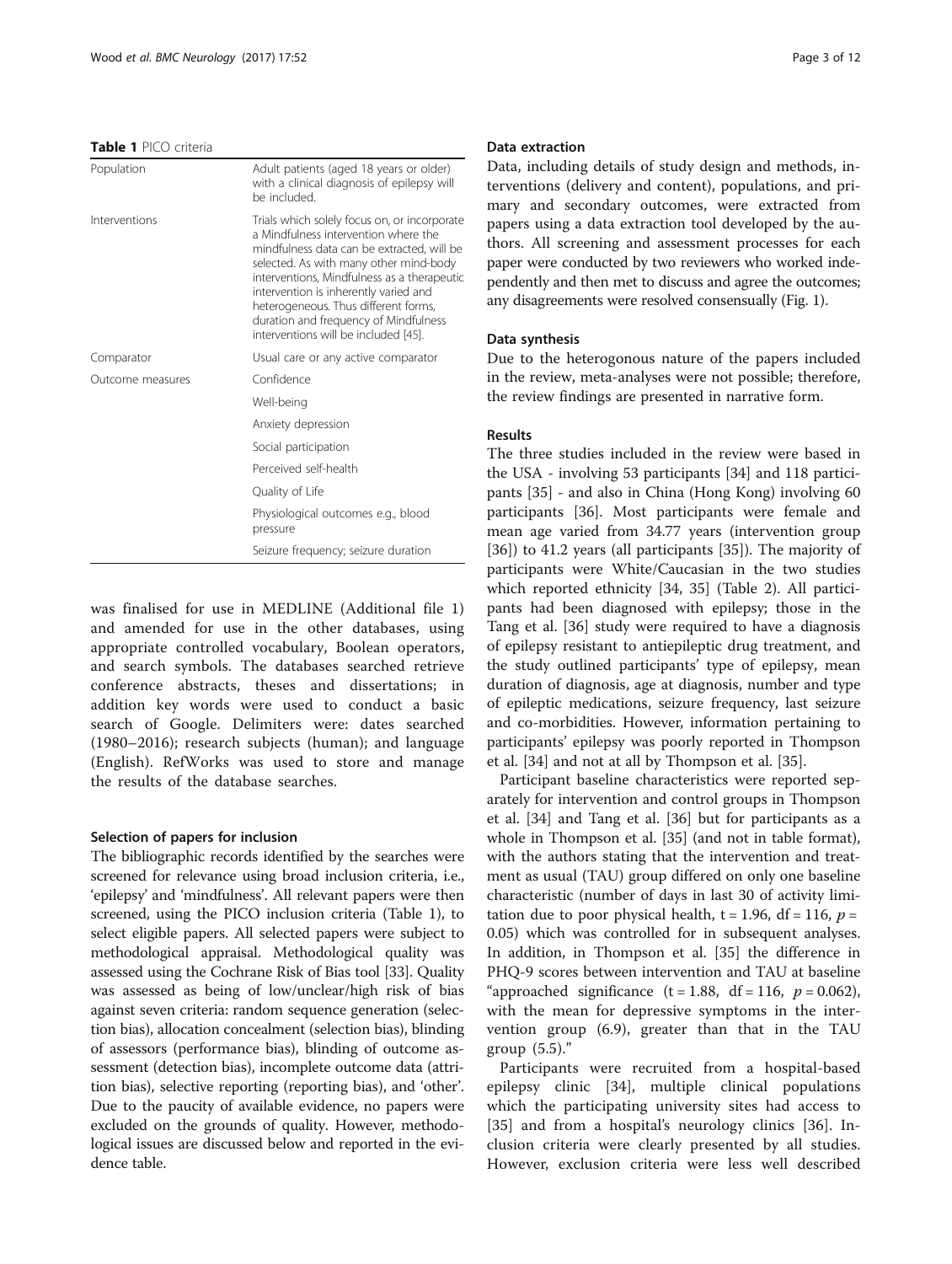<span id="page-3-0"></span>

| 50% Carbamazepine<br>30% Levetiracetam<br>26.7% Lamotrigine<br>34.77 years (10.26)<br>56.7% Full Time<br>30% Valproate<br>Intervention<br>16 (53.3%)<br>Illness<br>57.14<br>$\stackrel{\triangle}{\geq}$<br>$\stackrel{\triangleleft}{\geq}$<br>$\lessgtr$<br>$\stackrel{\triangle}{\geq}$<br>$\widetilde{\Xi}$<br>$\widetilde{\Xi}$<br>$\widetilde{\Xi}$<br>$\infty$<br>14 (11.9%) African American<br>Control<br>30.5% Antidepressants<br>13.0<br>20.2<br>$\lessgtr$<br>5.8<br>70 (59.3%) Caucasian<br>72<br>56<br>6 (5.1%) Other race<br>3 (2.5%) Hispanic<br>Intervention<br>41.2 years<br>$- (65.3%)$<br>20.3<br>$\lesssim$<br>13.1<br>$\frac{\alpha}{2}$<br>$\frac{\alpha}{2}$<br>$\widetilde{\Xi}$<br>7.3<br>6.7<br>$\frac{\alpha}{2}$<br>$\frac{\alpha}{2}$<br>62<br>9 (38%) Graduated college or more<br>9 (38%) Completed some college<br>(25%) Friend/roommate/partner<br>12 (50%) Not working/retired<br>6 (25%) High School or less<br>16 (67%) Immediate family<br>7 (26%) African American<br>(37%) Antidepressants<br>3 (13%) Part Time<br>6 (25%) Full Time<br>$(13%)$ Student<br>19 (70%) White<br>9 (38%) MDD<br>2 (8%) Alone<br>1 (4%) Other<br>35.4 years<br>23 (85%)<br>Control<br>27.9<br>12.4<br>$\lessgtr$<br>$\lesssim$<br>$\frac{1}{2}$<br>$\widetilde{\Xi}$<br>27<br>$\circ$<br>9 (39%) Graduated college or more<br>6 (26%) Completed some college<br>2 (9%) Friend/roommate/partner<br>12 (52%) Not working/retired<br>7 (30%) High School or less<br>17 (74%) Immediate Family<br>6 (23%) African American<br>9 (39%) Antidepressants<br>Mood and Quality of Life Baseline Measures<br>3 (13%) Part Time<br>7 (30%) Full Time<br>20 (77%) White<br>1 (4%) Student<br>3 (13%) Alone<br>10 (44%) MDD<br>Intervention<br>36.4 years<br>20 (77%)<br>15.2<br>$\stackrel{\triangleleft}{\geq}$<br>$\lesssim$<br>31.1<br>$\frac{1}{2}$<br>$\widetilde{\Xi}$<br>26<br>Number of participants<br>Number of Participants<br>Socio-economic status<br>Living arrangement<br>Employment status<br>Educational status<br>Co-morbidities<br>Mean age (SD)<br>QOLIE-31-P<br>Medications<br>(% female)<br>NDDI-E<br>PHQ-9<br>Ethnicity<br>mBDI<br>$\overline{\mathsf{D}}$ | Thompson et al. (2010) [34] | Thompson et al. (2015) [35] | Tang et al. (2015) [36]                                                          |                                                                                                 |
|------------------------------------------------------------------------------------------------------------------------------------------------------------------------------------------------------------------------------------------------------------------------------------------------------------------------------------------------------------------------------------------------------------------------------------------------------------------------------------------------------------------------------------------------------------------------------------------------------------------------------------------------------------------------------------------------------------------------------------------------------------------------------------------------------------------------------------------------------------------------------------------------------------------------------------------------------------------------------------------------------------------------------------------------------------------------------------------------------------------------------------------------------------------------------------------------------------------------------------------------------------------------------------------------------------------------------------------------------------------------------------------------------------------------------------------------------------------------------------------------------------------------------------------------------------------------------------------------------------------------------------------------------------------------------------------------------------------------------------------------------------------------------------------------------------------------------------------------------------------------------------------------------------------------------------------------------------------------------------------------------------------------------------------------------------------------------------------------------------------------------------------------------------------------------------------|-----------------------------|-----------------------------|----------------------------------------------------------------------------------|-------------------------------------------------------------------------------------------------|
|                                                                                                                                                                                                                                                                                                                                                                                                                                                                                                                                                                                                                                                                                                                                                                                                                                                                                                                                                                                                                                                                                                                                                                                                                                                                                                                                                                                                                                                                                                                                                                                                                                                                                                                                                                                                                                                                                                                                                                                                                                                                                                                                                                                          |                             |                             |                                                                                  | Control                                                                                         |
|                                                                                                                                                                                                                                                                                                                                                                                                                                                                                                                                                                                                                                                                                                                                                                                                                                                                                                                                                                                                                                                                                                                                                                                                                                                                                                                                                                                                                                                                                                                                                                                                                                                                                                                                                                                                                                                                                                                                                                                                                                                                                                                                                                                          |                             |                             |                                                                                  | $\overline{30}$                                                                                 |
|                                                                                                                                                                                                                                                                                                                                                                                                                                                                                                                                                                                                                                                                                                                                                                                                                                                                                                                                                                                                                                                                                                                                                                                                                                                                                                                                                                                                                                                                                                                                                                                                                                                                                                                                                                                                                                                                                                                                                                                                                                                                                                                                                                                          |                             |                             |                                                                                  | 16 (53.3%)                                                                                      |
|                                                                                                                                                                                                                                                                                                                                                                                                                                                                                                                                                                                                                                                                                                                                                                                                                                                                                                                                                                                                                                                                                                                                                                                                                                                                                                                                                                                                                                                                                                                                                                                                                                                                                                                                                                                                                                                                                                                                                                                                                                                                                                                                                                                          |                             |                             |                                                                                  | 35.47 years (11.22)                                                                             |
|                                                                                                                                                                                                                                                                                                                                                                                                                                                                                                                                                                                                                                                                                                                                                                                                                                                                                                                                                                                                                                                                                                                                                                                                                                                                                                                                                                                                                                                                                                                                                                                                                                                                                                                                                                                                                                                                                                                                                                                                                                                                                                                                                                                          |                             |                             |                                                                                  | $\widetilde{\Xi}$                                                                               |
|                                                                                                                                                                                                                                                                                                                                                                                                                                                                                                                                                                                                                                                                                                                                                                                                                                                                                                                                                                                                                                                                                                                                                                                                                                                                                                                                                                                                                                                                                                                                                                                                                                                                                                                                                                                                                                                                                                                                                                                                                                                                                                                                                                                          |                             |                             |                                                                                  | $\frac{\alpha}{2}$                                                                              |
|                                                                                                                                                                                                                                                                                                                                                                                                                                                                                                                                                                                                                                                                                                                                                                                                                                                                                                                                                                                                                                                                                                                                                                                                                                                                                                                                                                                                                                                                                                                                                                                                                                                                                                                                                                                                                                                                                                                                                                                                                                                                                                                                                                                          |                             |                             |                                                                                  | 53.3% Full Time                                                                                 |
|                                                                                                                                                                                                                                                                                                                                                                                                                                                                                                                                                                                                                                                                                                                                                                                                                                                                                                                                                                                                                                                                                                                                                                                                                                                                                                                                                                                                                                                                                                                                                                                                                                                                                                                                                                                                                                                                                                                                                                                                                                                                                                                                                                                          |                             |                             | 76.7% (>11 years of education)                                                   | 80% (>11 years of education)                                                                    |
|                                                                                                                                                                                                                                                                                                                                                                                                                                                                                                                                                                                                                                                                                                                                                                                                                                                                                                                                                                                                                                                                                                                                                                                                                                                                                                                                                                                                                                                                                                                                                                                                                                                                                                                                                                                                                                                                                                                                                                                                                                                                                                                                                                                          |                             |                             |                                                                                  | $\widetilde{\Xi}$                                                                               |
|                                                                                                                                                                                                                                                                                                                                                                                                                                                                                                                                                                                                                                                                                                                                                                                                                                                                                                                                                                                                                                                                                                                                                                                                                                                                                                                                                                                                                                                                                                                                                                                                                                                                                                                                                                                                                                                                                                                                                                                                                                                                                                                                                                                          |                             |                             |                                                                                  | 26.7% Levetiracetam<br>40% Carbamazepine<br>26.7% Lamotrigine<br>36.7% Valproate                |
|                                                                                                                                                                                                                                                                                                                                                                                                                                                                                                                                                                                                                                                                                                                                                                                                                                                                                                                                                                                                                                                                                                                                                                                                                                                                                                                                                                                                                                                                                                                                                                                                                                                                                                                                                                                                                                                                                                                                                                                                                                                                                                                                                                                          |                             |                             | 3 (10%) Concomitant Psychiatric Illness<br>5 (16.7%) Concomitant Non-Psychiatric | 5 (16.7%) Concomitant<br>Non-Psychiatric Illness<br>2 (6.7%) Concomitant<br>Psychiatric Illness |
|                                                                                                                                                                                                                                                                                                                                                                                                                                                                                                                                                                                                                                                                                                                                                                                                                                                                                                                                                                                                                                                                                                                                                                                                                                                                                                                                                                                                                                                                                                                                                                                                                                                                                                                                                                                                                                                                                                                                                                                                                                                                                                                                                                                          |                             |                             |                                                                                  |                                                                                                 |
|                                                                                                                                                                                                                                                                                                                                                                                                                                                                                                                                                                                                                                                                                                                                                                                                                                                                                                                                                                                                                                                                                                                                                                                                                                                                                                                                                                                                                                                                                                                                                                                                                                                                                                                                                                                                                                                                                                                                                                                                                                                                                                                                                                                          |                             |                             |                                                                                  | $\stackrel{\triangle}{\geq}$                                                                    |
|                                                                                                                                                                                                                                                                                                                                                                                                                                                                                                                                                                                                                                                                                                                                                                                                                                                                                                                                                                                                                                                                                                                                                                                                                                                                                                                                                                                                                                                                                                                                                                                                                                                                                                                                                                                                                                                                                                                                                                                                                                                                                                                                                                                          |                             |                             |                                                                                  | $\stackrel{\triangle}{\geq}$                                                                    |
|                                                                                                                                                                                                                                                                                                                                                                                                                                                                                                                                                                                                                                                                                                                                                                                                                                                                                                                                                                                                                                                                                                                                                                                                                                                                                                                                                                                                                                                                                                                                                                                                                                                                                                                                                                                                                                                                                                                                                                                                                                                                                                                                                                                          |                             |                             |                                                                                  | $\stackrel{\triangleleft}{\geq}$                                                                |
|                                                                                                                                                                                                                                                                                                                                                                                                                                                                                                                                                                                                                                                                                                                                                                                                                                                                                                                                                                                                                                                                                                                                                                                                                                                                                                                                                                                                                                                                                                                                                                                                                                                                                                                                                                                                                                                                                                                                                                                                                                                                                                                                                                                          |                             |                             |                                                                                  | $\stackrel{\triangleleft}{\geq}$                                                                |
|                                                                                                                                                                                                                                                                                                                                                                                                                                                                                                                                                                                                                                                                                                                                                                                                                                                                                                                                                                                                                                                                                                                                                                                                                                                                                                                                                                                                                                                                                                                                                                                                                                                                                                                                                                                                                                                                                                                                                                                                                                                                                                                                                                                          |                             |                             |                                                                                  | 59.34                                                                                           |
| 15.10<br>$\lessgtr$<br>$\lesssim$<br>$\lessgtr$<br>$\lesssim$<br>BAI                                                                                                                                                                                                                                                                                                                                                                                                                                                                                                                                                                                                                                                                                                                                                                                                                                                                                                                                                                                                                                                                                                                                                                                                                                                                                                                                                                                                                                                                                                                                                                                                                                                                                                                                                                                                                                                                                                                                                                                                                                                                                                                     |                             |                             |                                                                                  | 13.53                                                                                           |
| 12.43<br>$\lessgtr$<br>$\lessgtr$<br>$\lessgtr$<br>$\lesssim$<br>$BDI-H$                                                                                                                                                                                                                                                                                                                                                                                                                                                                                                                                                                                                                                                                                                                                                                                                                                                                                                                                                                                                                                                                                                                                                                                                                                                                                                                                                                                                                                                                                                                                                                                                                                                                                                                                                                                                                                                                                                                                                                                                                                                                                                                 |                             |                             |                                                                                  | 13.53                                                                                           |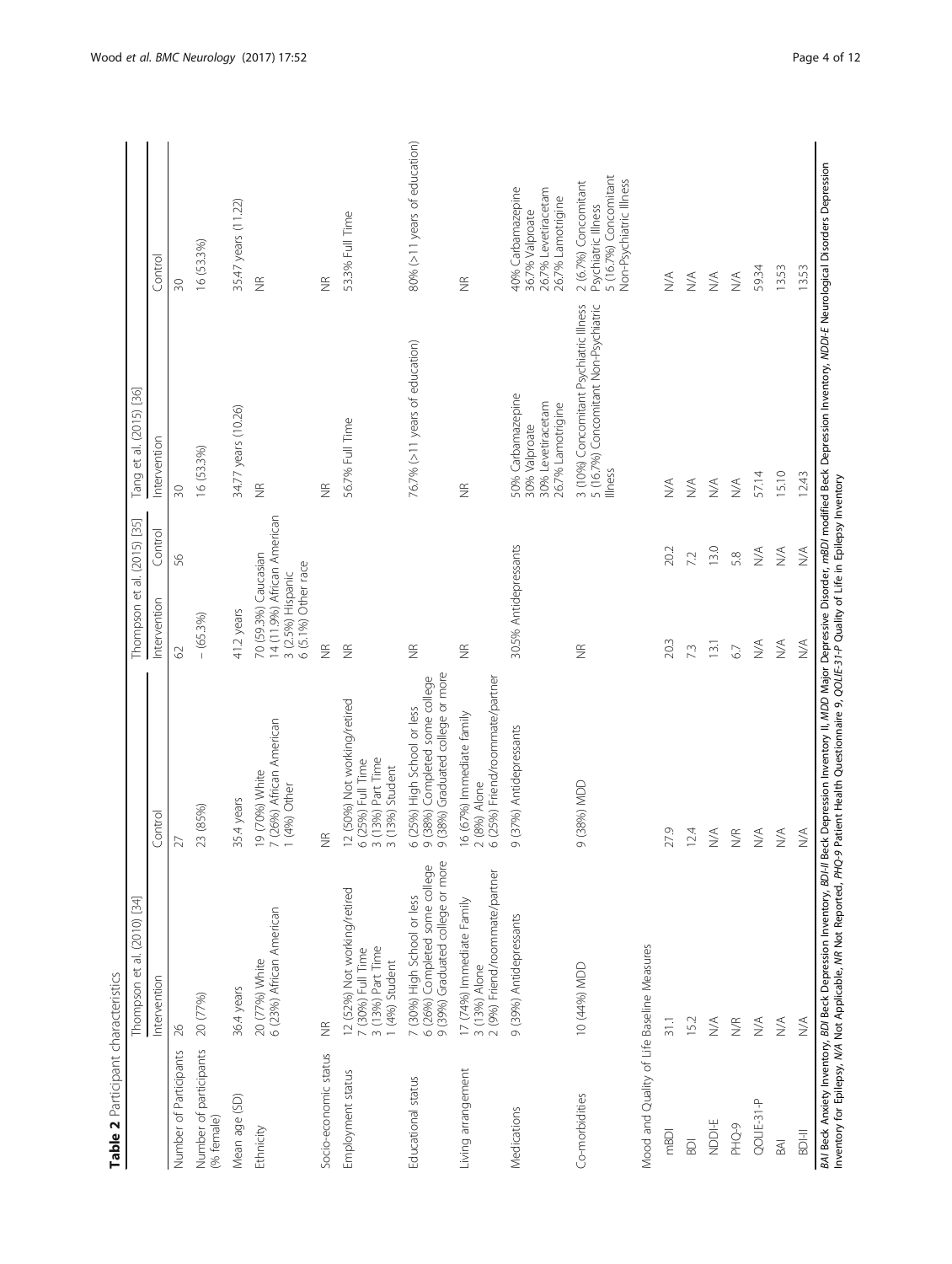by Thompson et al. [[35\]](#page-11-0). Each of the studies incorporated quantitative measures only.

#### Design/aims of the studies

The three included studies were RCTs; both Thompson et al. [\[34](#page-11-0)] and Thompson et al. [\[35\]](#page-11-0) employed a stratified randomised crossover design. The study by Thompson et al. [\[34](#page-11-0)] was a pilot, exploring the acceptability and efficacy of a Mindfulness-Based Cognitive Therapy (MBCT) based intervention (Project UPLIFT) in reducing depression, increasing knowledge, skills and selfefficacy and improving QOL among people with epilepsy and depression. Thompson et al. [\[35](#page-11-0)] aimed to evaluate the efficacy of the same intervention (Project UPLIFT with language modified for prevention) in reducing depressive symptoms and preventing major depressive disorder episodes (MDD) for people with epilepsy, and expanding its use to other geographical sites. Both Thompson et al. [\[34](#page-11-0)] and Thompson et al. [[35](#page-11-0)] compared TAU with the delivery of the mindfulness course by either telephone or internet. The Tang et al. [[36](#page-11-0)] assessor-blinded RCT aimed to investigate the effects of mindfulness-based therapy (MT) and social support (SS) for people with drug-resistant epilepsy, primarily the effect on QOL. The study involved MT plus SS as the "active treatment condition" and "social support alone (SS) as an attention placebo control".

#### Mindfulness interventions

In the Thompson et al. [\[34\]](#page-11-0) study the researchers "created eight cognitive therapy and mindfulness sessions", targeted at people with epilepsy. The same intervention was utilised by Thompson et al. [\[35\]](#page-11-0), with language modified to reflect preventing depressive symptoms in epilepsy. The interventions consisted of eight weekly sessions, lasting one hour [[34](#page-11-0), [35](#page-11-0)]. The MT in Tang et al. [[36\]](#page-11-0) involved four bi-weekly sessions lasting two and a half hours and was based on a protocol developed with reference to Kabat-Zinn [\[37](#page-11-0)], Hofmann et al. [\[38](#page-11-0)], Dahl et al. [\[39\]](#page-11-0) and Kabat-Zinn [\[40\]](#page-11-0). None of the studies incorporated a day retreat which is a standard component in the most commonly used and researched MBI, Mindfulness-Based Stress Reduction (MBSR) (Table [3](#page-5-0)).

#### **Delivery**

All three interventions were group-based, with group size ranging from six to eight. However, the MBCT interventions in Thompson et al. [\[35\]](#page-11-0) and Thompson et al. [\[34](#page-11-0)] were delivered to participants in their own homes via telephone or the internet and were cofacilitated by a layperson with epilepsy and a Public Health Masters student research assistant or graduate student with a 'Mental Health concentration in Public Health', who were supervised by a licensed clinical

psychologist. The Thompson et al. [[35\]](#page-11-0) intervention was manualised, and a script used to deliver the course online and by telephone – participants could interact in the telephone conferences or on the internet forum. In contrast, the MT in Tang et al. [[36\]](#page-11-0) was delivered faceto-face by a clinical psychologist.

Four hours of training was provided for facilitators in Thompson et al. [[35](#page-11-0)] along with a practice session delivered by the Principal Investigator (a licensed clinical psychologist and Associate Professor of Behavioural Sciences, Psychiatry and Epidemiology). Training, qualifications and/or clinical experience of facilitators in delivering mindfulness therapy was not specified in Thompson et al. [[34\]](#page-11-0) and Tang et al. [[36](#page-11-0)].

Participants in Thompson et al. [\[34\]](#page-11-0) and Thompson et al. [[35](#page-11-0)] were paid for their participation in the mindfulness course sessions (\$15 per session) and the completion of study assessments (\$25 per assessment). Participants in Tang et al. [\[36\]](#page-11-0) did not receive any remuneration for taking part in the study.

#### **Content**

The mindfulness course piloted in Thompson et al. [[34](#page-11-0)] provided information to increase knowledge about depression and epilepsy, incorporating both CBT and mindfulness techniques (Table [3](#page-5-0)). Mindfulness exercises included attention to breath, sights and sounds and other meditations; the intervention also utilised the body scan and progressive muscular relaxation (PMR). The same course was used as the basis of the intervention in Thompson et al. [[35](#page-11-0)] "with language modified for use in prevention" of depressive episodes and reducing depressive symptoms. The study by Tang et al. [\[36](#page-11-0)] aimed to improve participants' knowledge and management of epilepsy, with the course also providing training on mindfulness techniques - mindful breathing, −eating, −observing and the body scan. Mindfulness concepts such as the mind-body connection, awareness of thoughts, and a non-judgemental attitude, among others were also incorporated into the intervention.

#### Intervention materials

Intervention materials provided to participants were not clearly described across the studies. In Thompson et al. [[34\]](#page-11-0), participants receiving the intervention via the internet were provided with a manual on how to use the website. All participants were given access to session materials (although it is unclear what these constituted) and a CD containing relaxation and meditation exercises. Less information was provided in Thompson et al. [[35\]](#page-11-0), however session content was made available on an accessible archive for internet participants, who could also use an online discussion board. In Tang et al. [\[36](#page-11-0)],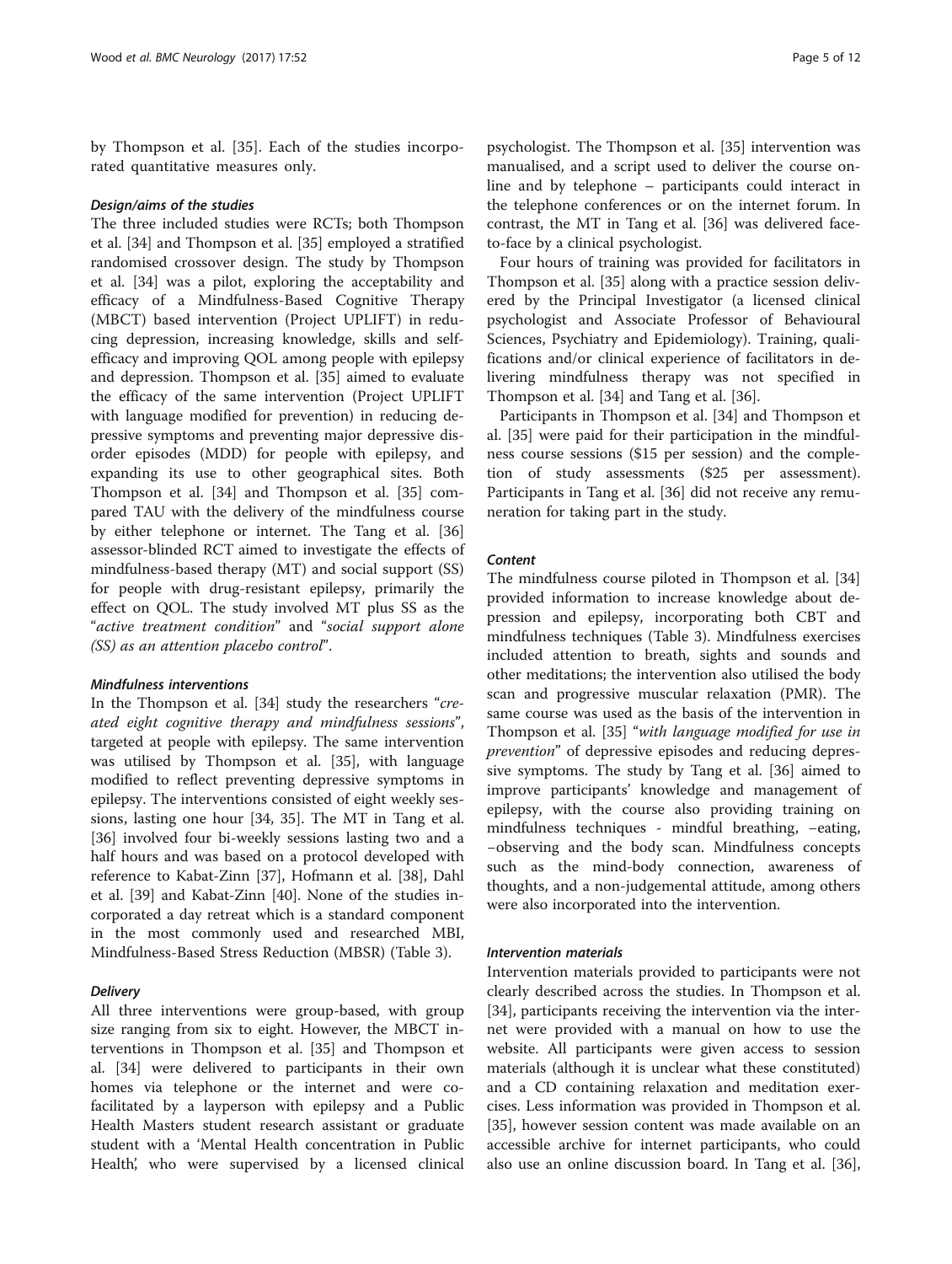<span id="page-5-0"></span>Table 3 Study description

| Study                       | Country           | Follow-up Period | Intervention                                                                                                                                                                                                                                                                                                                                                                                                                                                                                                                                                                                                                                                                                                                                                                                                                                                                                                                                                                                                                                                                                                                                                                |
|-----------------------------|-------------------|------------------|-----------------------------------------------------------------------------------------------------------------------------------------------------------------------------------------------------------------------------------------------------------------------------------------------------------------------------------------------------------------------------------------------------------------------------------------------------------------------------------------------------------------------------------------------------------------------------------------------------------------------------------------------------------------------------------------------------------------------------------------------------------------------------------------------------------------------------------------------------------------------------------------------------------------------------------------------------------------------------------------------------------------------------------------------------------------------------------------------------------------------------------------------------------------------------|
| Thompson et al. (2010) [34] | <b>USA</b>        | 8 weeks          | • Based on Mindfulness-Based Cognitive Therapy<br>• Hour long sessions for eight weeks<br>• Delivered via telephone or internet<br>• Groups of six to eight participants<br>• Facilitated by layperson with epilepsy and Master of Public Health<br>Student Research Assistant - supervised by a licensed clinical psychologist.<br>Mindfulness teaching certification/experience level not clear.<br>· Sessions consisted of: check-in, instruction (video instruction – internet)<br>skill building, discussion, homework assignment<br>• Course content: attention to breath, sights and sounds; other meditations;<br>body scan; progressive muscular relaxation; thought monitoring, identifying<br>cognitive distortions, self-esteem, problem identification, goal-setting,<br>identifying supports.<br>• All participants had access to session materials and CD of relaxation and<br>meditation exercises. Internet participants had access to online discussion<br>forums.<br>• Homework assignments given including monitoring thoughts, changing<br>thoughts, practicing relaxation exercises, meditation exercises and<br>mindfulness. Duration not specified. |
| Thompson et al. (2015) [35] | <b>USA</b>        | 10 weeks         | • Based on Mindfulness-Based Cognitive Therapy, was script-based<br>• Hour long sessions for eight weeks<br>• Delivered via telephone or internet<br>• 22 groups of up to seven participants<br>• Facilitated by an adult with epilepsy and a graduate student with Mental<br>Health Concentration in Public Health. Supervised by a licensed clinical<br>psychologist and Associate Professor of Behavioural Sciences. Mindfulness<br>teaching certification/experience level not clear, however four hours of<br>training provided<br>· Sessions consisted of: check-in period, teaching on topic of that week's<br>session, group discussion, skill-building exercise, homework assignment<br>• Course content: knowledge about depression; monitoring and challenging,<br>and changing thoughts; coping and relaxing; attention and mindfulness;<br>focusing on pleasure; importance of reinforcement; preventing relapse.<br>• Internet participants had access to archive of sessions and a discussion<br>board.<br>• Homework assignments given, duration not specified                                                                                              |
| Tang et al. (2015) [36]     | China (Hong Kong) | 6 weeks          | • Mindfulness Therapy (experiential, progressive training on mindfulness<br>techniques) plus social support<br>• Four 2.5 hour bi-weekly sessions<br>• Delivered in person<br>· Groups of seven to eight participants<br>• Facilitated by clinical psychologist. Mindfulness teaching certification/<br>experience level not clear.<br>• Course content: Knowledge and management of epilepsy; mind-body<br>connection; Mindful breathing, eating, listening, observing; body scan;<br>non-judgemental attitude, variation of thoughts, thought labelling.<br>• All participants received an educational package on basic knowledge and<br>management of epilepsy<br>• 45 minutes of daily mindfulness practice encouraged. Homework assignments<br>included recording thoughts and bodily sensation associated with recurrent<br>seizure attack                                                                                                                                                                                                                                                                                                                            |

all participants were provided with an 'educational package' on epilepsy and its management.

# Control group treatment

Participants in the attention placebo control group in Tang et al. [[36](#page-11-0)] participated in a social support group with the same hours and group format as the mindfulness intervention. The first session of the group focused on psycho-education concerning epilepsy, and the remaining three sessions provided a supportive environment for sharing and reinforcing epilepsy management.

Control participants in Thompson et al. [[34\]](#page-11-0) and Thompson et al. [\[35\]](#page-11-0) received TAU and continued with their usual medication and/or therapy, but this was not clearly described. Due to the crossover design of these studies, control participants also received the mindfulness intervention.

# Outcomes

# Data collection

Data were collected at three time points in Thompson et al. [\[34\]](#page-11-0) and Thompson et al. [[35](#page-11-0)] – pre-test, interim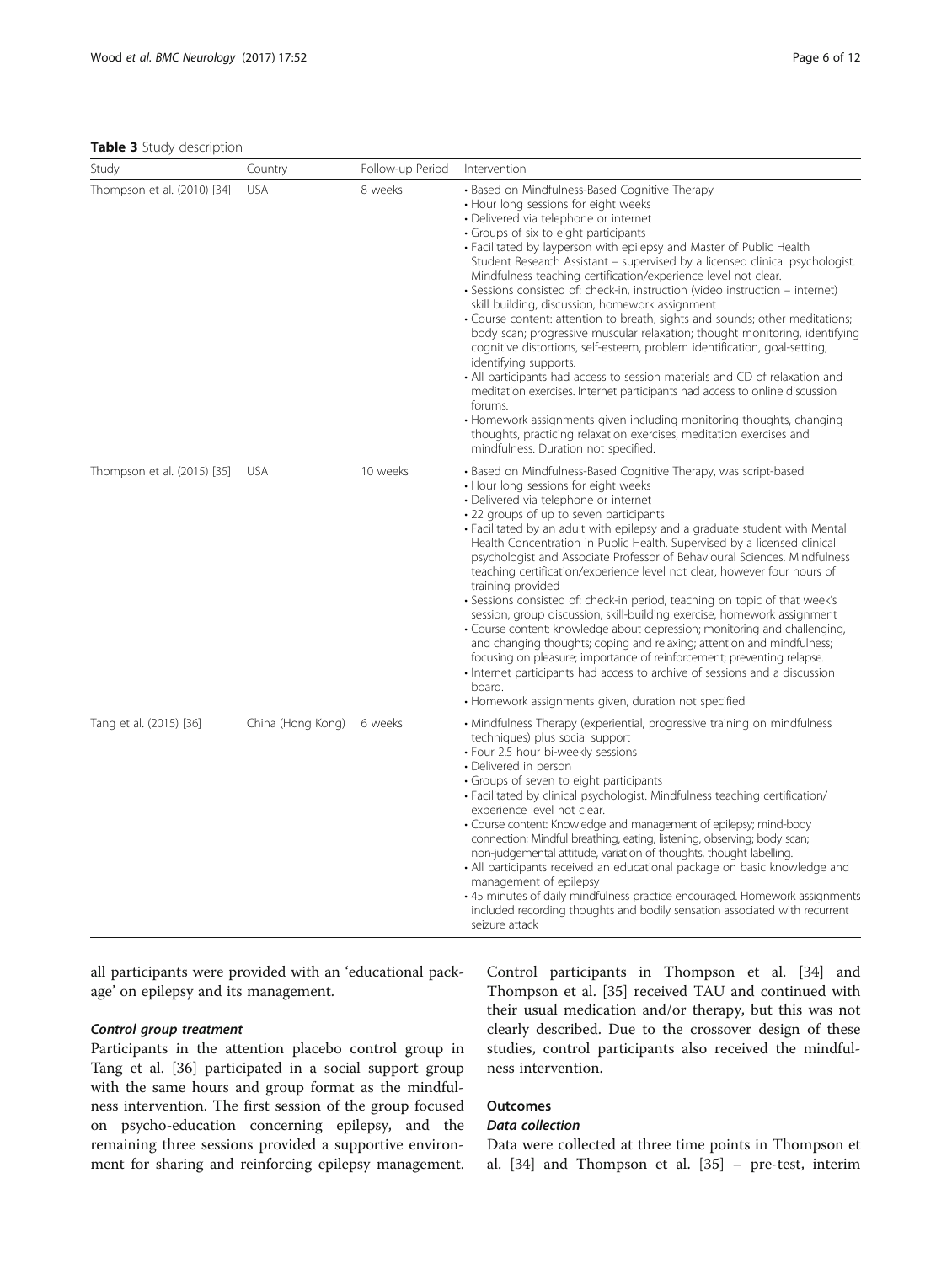(after the end of the MBCT eight week intervention) and post-assessment (after the end of the TAU intervention). Two data collection points were utilised in Tang et al. [[36\]](#page-11-0), baseline (including six-week prospective baseline period) and post-intervention – (six weeks following the last intervention session). Only Tang et al. [[36\]](#page-11-0) described performing a sample size calculation (60 participants), statistical power (0.8) and effect size (0.74) to detect change in QOL scores (QOLIE-31-P). Thompson et al. [[35\]](#page-11-0) noted an effect size  $(r = 0.20)$  to detect change in depression symptoms, while Thompson et al. [\[34\]](#page-11-0) stated that they "designed and powered this study to detect change in depressive symptoms over 8 weeks using the BDI" (Beck Depression Inventory) without further detail (Table 4).

#### Epilepsy measures

In Tang et al. [[36\]](#page-11-0) participants were required to keep a seizure diary during the span of the study and to complete a Seizure Severity Questionnaire. Significant reductions were found in frequency of seizures  $(F =$ 25.51,  $p < 0.001$  hp2 = 0.306, 95% CI -3.96, -1.64) with the group-by-time interaction being statistically significant

Table 4 Study outcomes and main findings

 $(F = 5.90, p = 0.018, hp2 = 0.092)$ . In addition, there was a statistically significant reduction in severity of seizures  $(F = 15.28, p < 0.001, hp2 = 0.209, 95\% \text{ CI} -0.91,$ −0.29), although there was no significant difference between the two groups. Studies Thompson et al. [\[34](#page-11-0)] and Thompson et al. [\[35](#page-11-0)] did not measure epilepsyrelated outcomes such as seizure frequency.

#### Depression

All of the studies utilised variations of the Beck Depression Inventory (BDI): Beck Depression Inventory-II (BDI-II) [[36\]](#page-11-0); BDI and modified BDI (mBDI) [\[34](#page-11-0), [35](#page-11-0)]. In addition to these measures, Thompson et al. [[34](#page-11-0)] included the Depression Coping Self-Efficacy Scale (DCSES), whilst Thompson et al. [\[35\]](#page-11-0) incorporated the DCSES, the Neurological Disorders Depression Inventory for Epilepsy (NDDI-E) and PHQ-9 (which was initially used to exclude participants with baseline scores indicative of MDD).

Both Thompson et al. [[34\]](#page-11-0) and Thompson et al. [[35\]](#page-11-0) reported significant reductions in depressive symptoms among intervention participants. Thompson et al. [[34\]](#page-11-0) found statistically significant reductions

| Author (Year)                    | Main outcomes                                                                                                                                                                                                                                                                                                                                                                                                                                        | Main findings                                                                                                                                                                                                                                                                                                                                                                                                                                                                                                                                                                                                                                                                                                                                                            |
|----------------------------------|------------------------------------------------------------------------------------------------------------------------------------------------------------------------------------------------------------------------------------------------------------------------------------------------------------------------------------------------------------------------------------------------------------------------------------------------------|--------------------------------------------------------------------------------------------------------------------------------------------------------------------------------------------------------------------------------------------------------------------------------------------------------------------------------------------------------------------------------------------------------------------------------------------------------------------------------------------------------------------------------------------------------------------------------------------------------------------------------------------------------------------------------------------------------------------------------------------------------------------------|
| Thompson et al.<br>$(2010)$ [34] | Depressive Symptoms (Beck Depression Inventory<br>and Modified form)<br>Self-Efficacy (Depression Self-Efficacy Scale DCSES)<br>Satisfaction with life (Satisfaction With Life Scale SWLS)<br>Quality of Life (Behavioural Risk Factor Surveillance<br>System BRFSS)<br>Self-Compassion (Self-Compassion Scale SCS)<br>Knowledge and Skills assessment                                                                                               | Decrease in depressive symptoms among intervention group<br>significantly better than control, and greater for those attending<br>more sessions.<br>No statistical difference in efficacy in relation to presence of MDD.<br>Telephone group results slightly better than internet group but<br>not significant.<br>Intervention group increased knowledge and skills more than control<br>group; and increases were greater among those who attended more<br>sessions. Change in knowledge and skills were negatively correlated<br>with change in BDI score.<br>Change in Satisfaction with Life approached significance. No significant<br>improvement in physical and mental health QOL measures, but<br>improvement greater in intervention group.                  |
| Thompson et al.<br>$(2015)$ [35] | Depressive Symptoms (Beck Depression Inventory and<br>Modified form; Neurological Disorders Depression<br>Inventory for Epilepsy NDDI-E; PHQ-9)<br>Depression Coping Self-Efficacy (Depression Coping<br>Self-Efficacy Scale DCSES)<br>Self-Compassion (Self-Compassion Scale SCS)<br>Satisfaction with Life (Satisfaction With Life Scale SWLS)<br>Quality of Life (Behavioural Risk Factor Surveillance System)<br>Knowledge and Skills assessment | Depressive symptoms – no difference between telephone and<br>internet groups. Significant improvement in intervention group<br>and had less depressive episodes. Association between scores<br>and number of sessions attended.<br>Knowledge and skills improvements greater in intervention<br>group, and associated with number of sessions attended.<br>Changes significantly associated with change in mBDI scores.<br>Knowledge and skills mediated change in mBDI scores between<br>intervention and controls.<br>Satisfaction with life increased in intervention group, and associated<br>with number of sessions attended.<br>Changes in Depression Coping Self Efficacy and Physical and<br>Mental Health Quality of Life and Self-Compassion not significant. |
| Tang et al.<br>$(2015)$ [36]     | Quality of Life (Patient-Weighted Quality of Life in<br>Epilepsy Inventory QOLIE-31-P)<br>Depressive Symptoms (Beck Depression Inventory-II,<br>BDI-II)<br>Anxiety Symptoms (Beck Anxiety Inventory, BAI)                                                                                                                                                                                                                                            | Control and intervention group statistically significant improvement<br>in quality of life and anxiety scores. Improvements statistically<br>significantly better in intervention group.<br>Statistically significant reduction in BDI-II scores in both groups,<br>not clinically significant.<br>Significant reduction in seizure frequency and severity in both groups.<br>Significant improvement in verbal and non-verbal memory. No other<br>differences in Cognitive Functioning.                                                                                                                                                                                                                                                                                 |

BDI Beck Depression Inventory, MDD Major Depressive Disorder, mBDI modified Beck Depression Inventory, QOL Quality of Life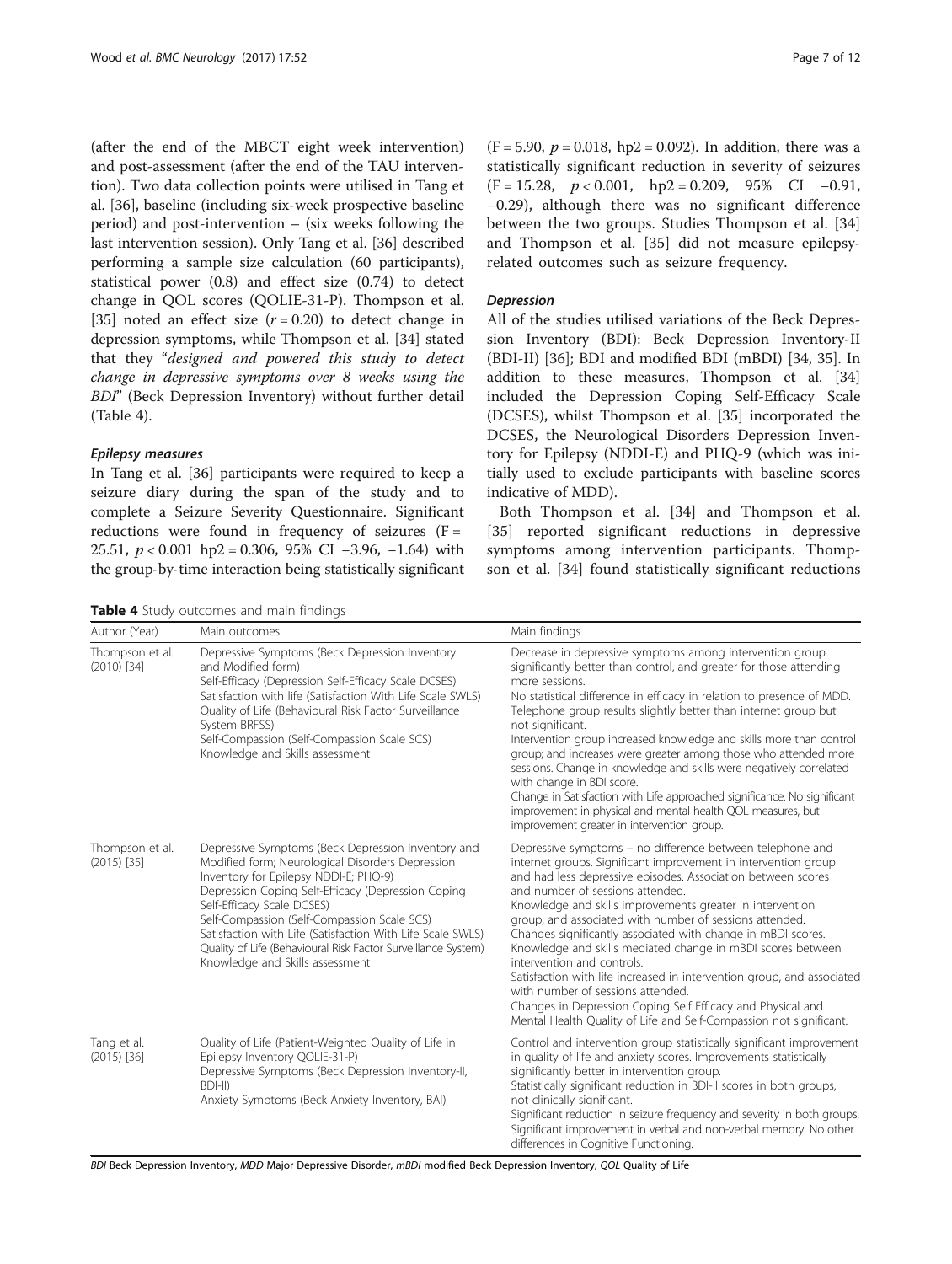in BDI (F<sub>1,37</sub> = 11.99,  $p = 0.001$ ) and mBDI (F<sub>1,37</sub> = 10.08,  $p = 0.003$ ) scores. Similarly Thompson et al. [[35\]](#page-11-0) found statistically significant reductions in BDI  $(F_{1,106} = 4.50, p = 0.036)$  and mBDI  $(F_{1,106} = 4.67, p =$ 0.033); the study also found that intervention participants experienced fewer depressive episodes than TAU participants ( $p = 0.028$ ). Both studies reported a dose-response relationship, with participants who attended more sessions, experiencing the largest reductions ( $F_{2,35} = 1.53$ ,  $p = 0.23$  [not statistically significant] [\[34](#page-11-0)]). In terms of the outcomes for participants in either the telephone or internet groups, Thompson et al. [\[35](#page-11-0)] found no difference based on allocation (mBDI:  $F_{1,50} = 0.02$ ,  $p = 0.88$ ), whilst Thompson et al. [[34\]](#page-11-0) found that depressive symptoms decreased more among the telephone group, however this difference was not significant.

The intervention group in Thompson et al. [\[35](#page-11-0)] were also found to have a greater decrease in NDDI-E scores, but this was not significant ( $F_{1,106} = 0.35$ ,  $p =$ 0.555). No significant difference was found between groups on the DCSES in Thompson et al. [\[34\]](#page-11-0)  $(F_{1,37} =$ 2.14,  $p = 0.152$ ) and Thompson et al. [\[35\]](#page-11-0). In addition, Thompson et al. [\[34\]](#page-11-0) suggested that the intervention was "equally effective regardless of anti-depressant medication or psychotherapy" (however study was not powered to detect this).

Thompson et al. [\[35\]](#page-11-0) reported that participants in the intervention group were less likely to experience an incidence of MDD than those in the TAU group ( $p = 0.028$ ). In addition, a greater decrease in depressive symptoms was found among the intervention group than the TAU group which approached significance for the PHQ-9  $(F_{1,106} = 2.75, p = 0.100)$ , and when the analysis was limited to those who provided both baseline and interim data the results were significant ( $F_{1,104} = 3.895$ ,  $p = 0.050$ ).

In Tang et al. [[36\]](#page-11-0) there was a statistically significant reduction in depressive symptoms measured by BDI-II scores in both groups after treatment. However, there was no statistically significant difference on severity category pre- and post-intervention ( $p = 0.125$  both groups). This implies that the improvement in BDI-II scores was of no clinical significance.

#### Anxiety

Only Tang et al. [[36](#page-11-0)] measured anxiety, using the Beck Anxiety Inventory (BAI). Both the MT and SS groups showed a statistically significant reduction in anxiety scores post-intervention  $(F = 23.44, p < 0.001, hp2 =$ 0.288, 95% CI −6.44, −1.76). Using McNemar tests, it was shown that there was a clinically significant reduction in the MT group ( $p = 0.012$ ) but not the SS group  $(p = 0.065)$  between pre-and post-intervention.

#### Quality of Life measures

An epilepsy specific QOL measure was used in Tang et al. [[36\]](#page-11-0) - Quality of Life in Epilepsy Inventory (QOLIE-31-P). The Satisfaction with Life Scale (SLS) and Behavioural Risk Factor Surveillance System (BRFSS) were used in Thompson et al. [\[34](#page-11-0)] and Thompson et al. [\[35](#page-11-0)]. Satisfaction with life improved significantly in the intervention group compared with the control group in Thompson et al. [\[35\]](#page-11-0)  $(F_{1,106} = 8.02, p = 0.006)$ , associated with number of sessions attended, while the improvement in Thompson et al. [[34](#page-11-0)] approached significance  $(F_{1,37} = 3.029, p = 0.090)$ . In both studies physical and mental health QOL measures improved (most for the intervention group in Thompson et al. [\[34](#page-11-0)]), but were not statistically significant. In contrast, Tang et al. [[36](#page-11-0)] found statistically significant improvement in QOL in both the intervention and SS control group  $(F_{1,58} =$ 30.35,  $p < 0.001$ , hp2 = 0.334, 95% CI +3.38, +7.24), with the improvement in the intervention group being clinically important in more participants and statistically significantly better  $(\chi^2 \ (1) = 4.356, \ p = 0.037, \ \phi = 0.269)$ . Other aspects of QOL were also found to have improved including energy, mood, medication effect and seizure worry.

Thompson et al. [\[35\]](#page-11-0) also measured self-compassion using the Self-Compassion Scale (SCS) but found no significant change.

#### Knowledge and Skills

Change in knowledge and skills relating to depression were assessed in Thompson et al. [[35\]](#page-11-0) and Thompson et al. [\[34](#page-11-0)] using the same measure, originally developed for use in the earlier study. Both reported a statistically significant improvement in scores ( $F_{1,37} = 4.75$ ,  $p = 0.036$ ) [[34\]](#page-11-0);  $F_{1,106} = 6.01$ ,  $p = 0.016$  [[35](#page-11-0)]) with improvements greater for those attending more sessions, however Thompson et al. [[34](#page-11-0)] noted that this was not statistically significant ( $F_{2,35} = 0.47$ ,  $p = 0.63$ ).

According to Thompson et al. [[34\]](#page-11-0), a change in knowledge and skills score was "significantly negatively correlated with change in BDI score  $(r = -0.389, p = 0.013)$ ". In addition, mBDI scores were found to be significantly associated with changes in knowledge and skills scores  $(r = -0.30, p = 0.002)$  in Thompson et al. [\[35\]](#page-11-0). This study also found that change in knowledge and skills mediated the relationship between change in mBDI scores in the control and intervention groups, which was evaluated using structural equation modelling.

### Cognitive functioning

Cognitive functioning was assessed using a number of measures in Tang et al. [[36\]](#page-11-0). These included: Chinese Auditory Verbal Learning Test; Rey Complex Figure Test and Recognition Trial; Category Fluency Test; Digit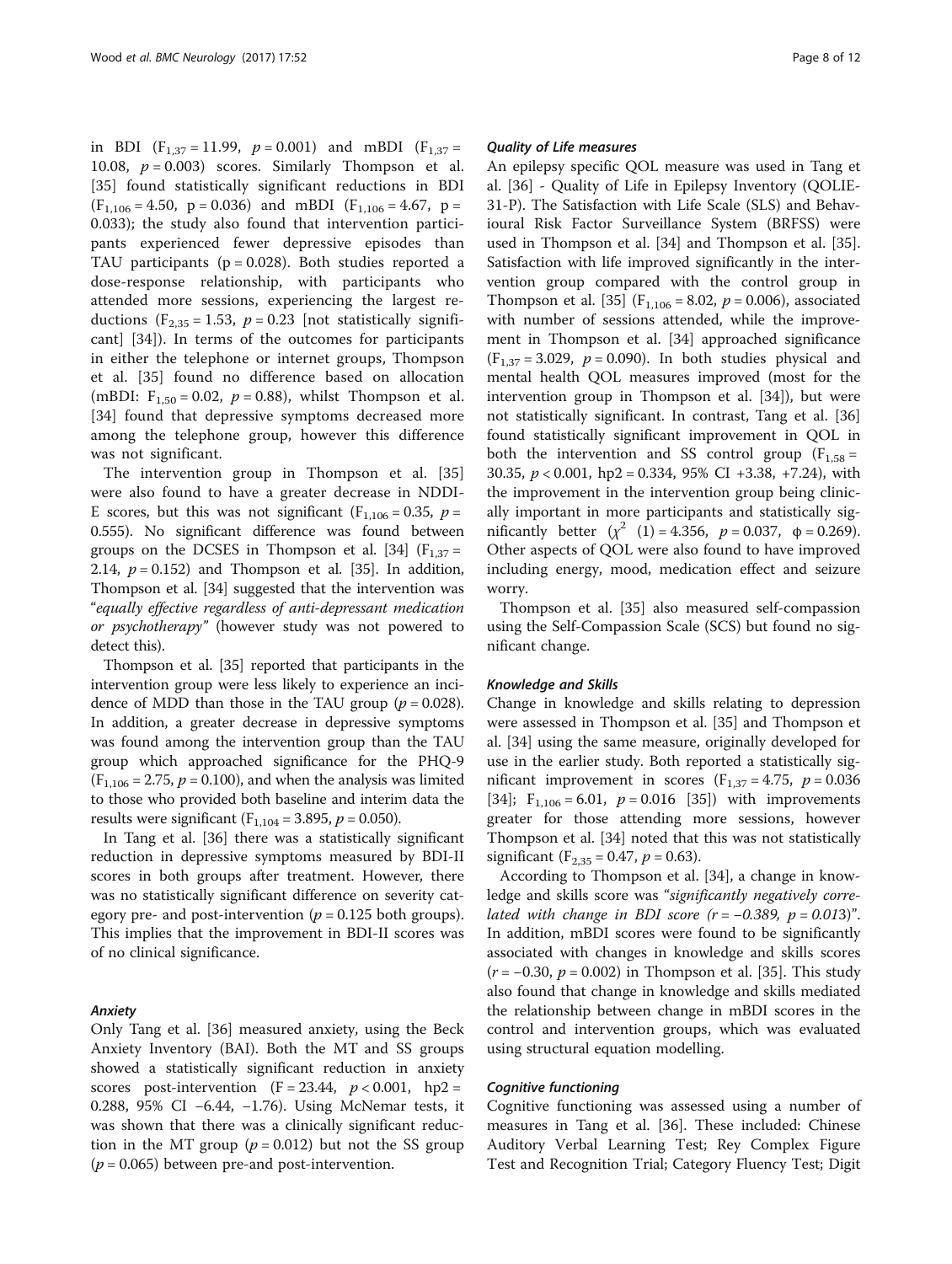Span Test; Stroop Colour and Word Test – Victoria version. Improvements were found in verbal and nonverbal memory; no differences were reported for fluency, Digit Span Test and Stroop Colour and Word Test. However, the authors noted that practice effects could have affected these findings and so should be treated with caution. Cognitive functioning was not assessed by Thompson et al. [[34\]](#page-11-0) and Thompson et al. [\[35\]](#page-11-0).

## Quality appraisal

Using the Cochrane Collaboration 'Risk of Bias' tool (Table [5\)](#page-9-0), studies by Thompson et al. [\[34\]](#page-11-0) and Thompson et al. [[35](#page-11-0)] were assessed as being at unclear/high risk of bias; the study by Tang et al. [\[36\]](#page-11-0) was assessed as being at low risk. Thompson et al. [[34\]](#page-11-0) was considered to be at high risk of performance and detection bias – "neither the participants nor the project staff were blinded to the group assignment". The study was also judged as being at high risk of attrition bias because of missing data not being described and further due to the study's repeated measures design, only participants who completed interim assessments were included in analyses. The Thompson et al. [\[35](#page-11-0)] study was at high risk of selection bias as the randomisation and allocation procedures were not described and some participants randomised to the intervention group were able to choose whether to receive the intervention by phone or internet.

#### **Discussion**

This review identified three studies which reported the findings of RCTs utilising MBIs in the treatment of people with epilepsy. The primary outcomes assessed in the three included papers were depression [[34](#page-11-0), [35](#page-11-0)] and QOL [[36](#page-11-0)] and each reported that there may be some benefit associated with the use of MBIs for people with epilepsy. Thompson et al. [[34\]](#page-11-0) and Thompson et al. [[35](#page-11-0)] found significant reductions in depressive symptoms. In relation to QOL, Tang et al. [[36\]](#page-11-0) reported a statistically significant improvement; Thompson et al. [\[35](#page-11-0)] also reported an improvement in QOL. Other outcomes also found to have improved following an MBI included anxiety [\[36](#page-11-0)] and depression knowledge and skills [\[34](#page-11-0), [35](#page-11-0)].

This review included only three articles for final data extraction which limits the applicability of the findings. Despite positive findings, their generalisability and reliability are limited by several factors. As previously noted two of the studies were at unclear/high risk of bias randomisation and allocation procedures, adverse events and reasons for drop-outs were poorly reported. Furthermore, two of the papers were described as being underpowered - Thompson et al. [\[34](#page-11-0)] highlighted that their study was not sufficiently powered to find statistically significant differences in satisfaction with life scores. Moreover, Thompson et al. [\[35](#page-11-0)] noted that, as the study was powered to identify any differences in depressive symptoms, it was limited in power to detect "smaller differences seen in self-efficacy and selfcompassion, or changes seen at follow-up". In addition, all studies noted their results and generalisability were limited by taking place in just one site [\[34](#page-11-0), [36](#page-11-0)], or over a small number of sites [\[35](#page-11-0)]. All studies also highlighted their short follow-up periods and lack of measurement of longer-term effects. Tang et al. [[36](#page-11-0)] also noted possible limited accounting for confounding factors such as anti-epileptic medications and other uncontrolled variables. In addition participants' home practice was not measured across the studies.

Demographic and epilepsy characteristics of participants were poorly reported in Thompson et al. [\[34\]](#page-11-0) and Thompson et al. [[35\]](#page-11-0) limiting the extent to which the role of these factors could be examined. Furthermore, all participants in Tang et al. [\[36\]](#page-11-0) had drug-resistant epilepsy; it is therefore unclear whether the same outcomes could be expected among those whose epilepsy is not drug-resistant. In addition, as the included studies utilised different variations of MBIs, caution should be used in comparing results across studies.

To our knowledge no other systematic reviews have focused on the use of MBIs alone for people with epilepsy. However other systematic reviews have included a wider range of psychological treatments, some involving aspects of mindfulness. A review of psychological treatments for epilepsy (including relaxation therapies, CBT and educational interventions) suggested there may be "a possible beneficial effect on seizure frequency" while "no reliable conclusions" could be reached on the effects of psychological treatments on psychological outcomes and QOL [\[41](#page-11-0)] (has been recalled to be superseded). A further review [[22\]](#page-11-0) examined treatments (antidepressant medications, antiepileptic medications and CBT - including Thompson et al. [[34\]](#page-11-0)) for people with comorbid epilepsy and depression, and suggested CBT could improve health outcomes although a number of methodological limitations were identified and questions raised about implementation.

As the scope of this review was restricted to MBIs, interventions that included only some aspects of mindfulness were excluded. For example, Acceptance and Commitment Therapy (ACT) and Yoga for patients with drug-refractory epilepsy have been found to improve seizure frequency and QOL in RCTs [[42, 43\]](#page-11-0). Yoga interventions were also excluded from the review; however a study by Panjwani et al. [[44\]](#page-11-0) suggested that Sahaja Yoga practice reduced stress levels among participants with epilepsy.

The findings of this review were limited due to the small number and poor quality of studies included.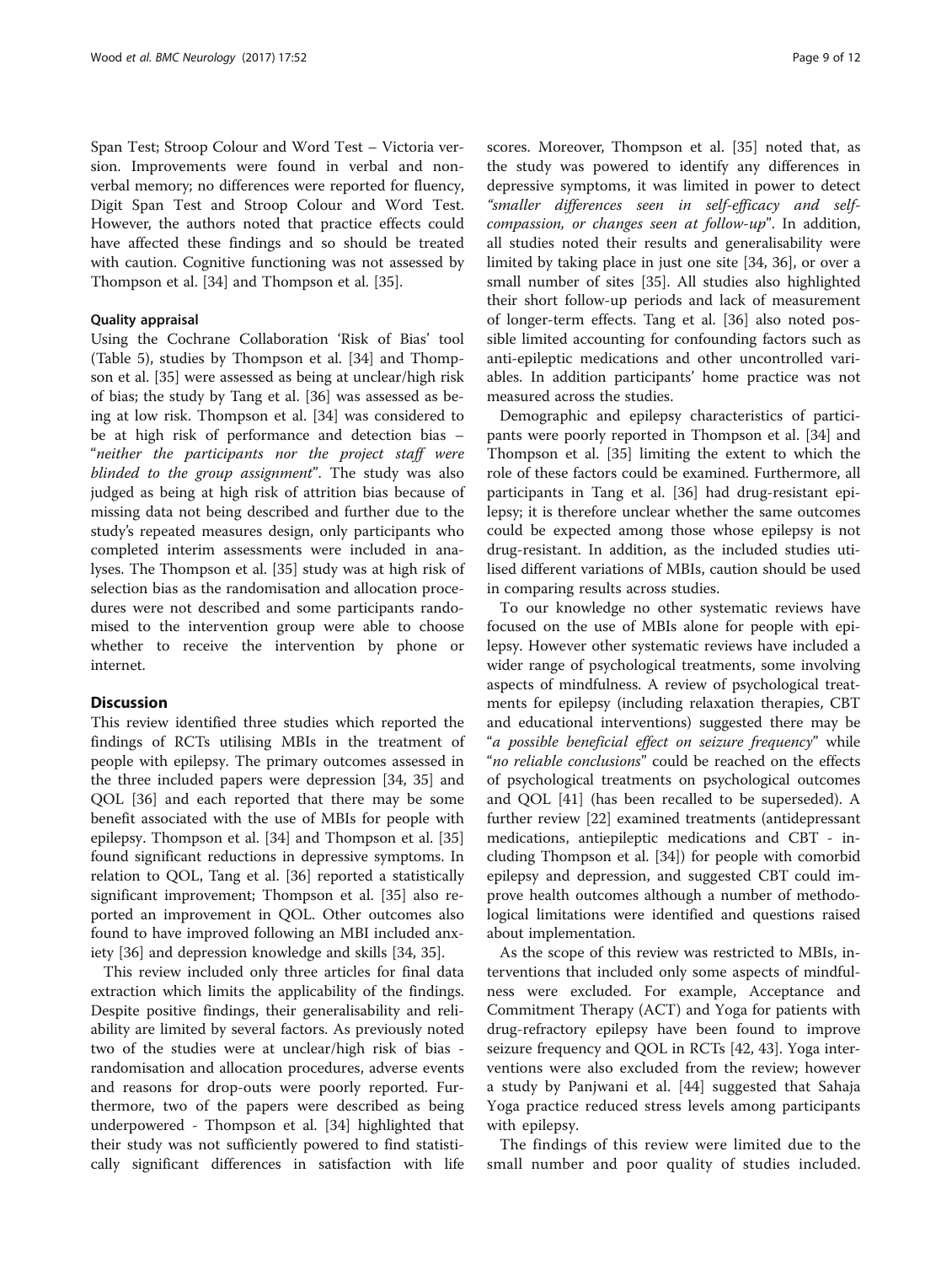<span id="page-9-0"></span>

|                                                                    |                     | Thompson et al. (2010) [34]                                                                                                                                                                                                   |                     | Thompson et al. (2015) [35]                                                                                                                                                                                                                                                                                                                                      | Tang et al. (2015) [36] |                                                                                                                                                                                                                                                                                                     |
|--------------------------------------------------------------------|---------------------|-------------------------------------------------------------------------------------------------------------------------------------------------------------------------------------------------------------------------------|---------------------|------------------------------------------------------------------------------------------------------------------------------------------------------------------------------------------------------------------------------------------------------------------------------------------------------------------------------------------------------------------|-------------------------|-----------------------------------------------------------------------------------------------------------------------------------------------------------------------------------------------------------------------------------------------------------------------------------------------------|
| Entry                                                              | Judgement           | Support for judgement                                                                                                                                                                                                         | Judgement           | Support for judgement                                                                                                                                                                                                                                                                                                                                            | Judgement               | Support for judgement                                                                                                                                                                                                                                                                               |
| Random sequence<br>(selection bias)<br>generation                  | <b>Unclear Risk</b> | Randomisation method is not described<br>crossover design we randomly assigned<br>Quote: "Using a stratified randomized,<br>participants to one of four strata."                                                              | <b>Unclear Risk</b> | Quote: "Using a stratified randomized, crossover<br>design we randomly assigned participants to<br>Randomisation procedure not described<br>one of four strata.                                                                                                                                                                                                  | Low Risk                | was performed within each block to assign<br>patients to one of the groups alternatively"<br>Quote: "Simple randomization by drawing<br>Random allocation                                                                                                                                           |
| (selection bias)<br>concealment<br>Allocation                      | <b>Unclear Risk</b> | could have been aware of allocation to<br>Unclear whether participants/assessors<br>intervention/control in advance                                                                                                           | High Risk           | Not described, appears patients were allocated<br>telephone) were placed in that group and the<br>required a particular mode of delivery (web or<br>Quote: "within each condition, people who<br>remainder (the majority of participants) were<br>to different interventions (web or telephone)<br>assigned to equalise the groups."<br>based on preference/need | <b>Undear Risk</b>      | research assistant but method of concealment<br>Randomization performed by independent<br>Quote: "randomization was performed by<br>an independent research assistant"<br>not explained.                                                                                                            |
| (performance bias)<br>participants and<br>Blinding of<br>personnel | High Risk           | Quote: "Neither the participants nor the<br>project staff were blinded to the group<br>Recruitment that neither were blinded<br>Clearly stated in paper under 2.5.3<br>assignment."                                           | High Risk           | Not described, and as above participants could<br>choose to receive telephone or web delivery.                                                                                                                                                                                                                                                                   | Low Risk                | Quote: "A team of trained research assistants<br>who were blinded to participants' intervention<br>The assessors were blinded to the patient's<br>group performed all assessments<br>ntervention grouping.                                                                                          |
| Blinding of outcome High Risk<br>(detection bias)<br>assessment    |                     | Quote: "Neither the participants nor the<br>project staff were blinded to the group<br>Recruitment that neither were blinded<br>Clearly stated in paper under 2.5.3<br>assignment."                                           |                     | Unclear Risk Not described                                                                                                                                                                                                                                                                                                                                       | Low Risk                | assessment and the other for post intervention<br>Quote: "team of trained research assistants<br>with a bachelor's degree in psychology who<br>group performed all assessments; they were<br>were blinded to participants' intervention<br>separated into 2 teams, one for baseline<br>assessment." |
| outcome data<br>(attrition bias)<br>ncomplete<br>addressed         | High Risk           | Due to repeated measures design only<br>assessments were included in analyses.<br>not clear<br>participants completing interim<br>13 participants left the study<br>Missing data not described<br>if control or intervention. | <b>Unclear Risk</b> | Attrition poorly characterised. Attendance poorly<br>intention-to-treat analysis carried out according<br>described including reasons for not attending.<br>to participants' original treatment assignment.<br>missing values were not described. However<br>Missing values were imputed, but levels of                                                          | Low Risk                | Missing outcome data balanced in numbers<br>across intervention groups.                                                                                                                                                                                                                             |
| Selective reporting<br>teporting bias                              | <b>Unclear Risk</b> | All outcomes appear to have been<br>reported, however no protocol.                                                                                                                                                            | Unclear Risk        | SC, Physical and mental health QoL). No protocol<br>discussion of four of six main outcomes (DCSE,<br>Primary outcome not defined and poor                                                                                                                                                                                                                       | Low Risk                | Full study protocol is available                                                                                                                                                                                                                                                                    |
| Other Bias                                                         | Unclear Risk        |                                                                                                                                                                                                                               | <b>Unclear Risk</b> |                                                                                                                                                                                                                                                                                                                                                                  | Low Risk                | No other sources of bias                                                                                                                                                                                                                                                                            |

Table 5 Cochrane risk of bias table Table 5 Cochrane risk of bias table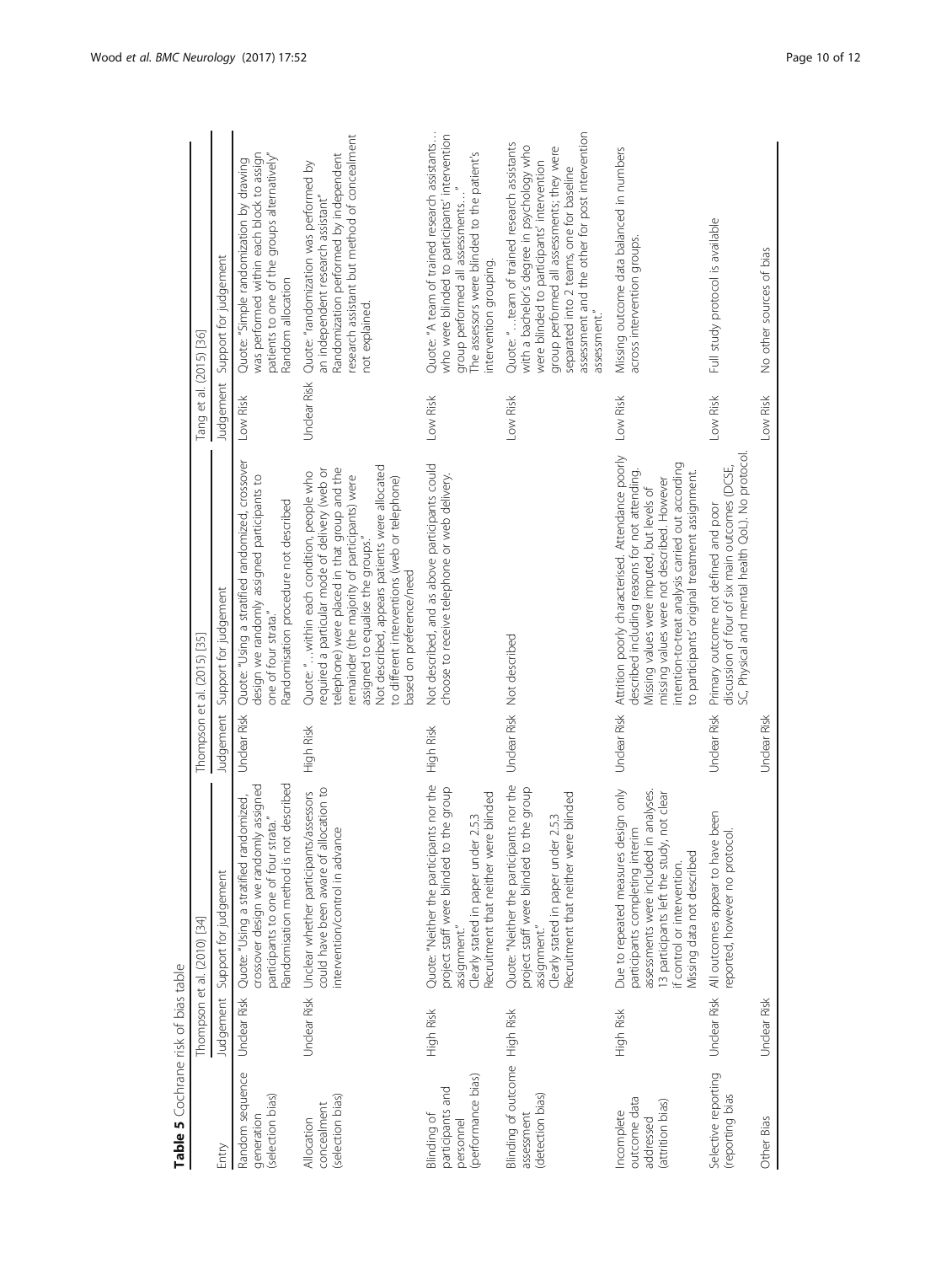<span id="page-10-0"></span>It was not possible to conduct a meta-analysis and results were therefore presented in a narrative format. In addition, we were unable to locate the full paper for one study at the full paper screening stage – the paper was therefore excluded. Furthermore, for pragmatic reasons our search strategy did not include an extensive grey literature search. However we did conduct a basic (as opposed to advanced) search of Google and searched electronic databases that index grey literature items. A strength is that as previously noted, we are not aware of another review focusing on the use of MBIs for people with epilepsy and it has therefore been valuable in determining the extent of existing research in this area.

## Conclusions

Further research is required before conclusions can be reached on the effectiveness of mindfulness as a therapeutic intervention for people with epilepsy. In order to establish longer-term outcomes of participation in MBIs, larger RCTs with longer follow-up periods and active control groups are required along with more detailed information relating to participants' epilepsy.

# Additional file

[Additional file 1:](dx.doi.org/10.1186/s12883-017-0832-3) MEDLINE with Full Text (OVID) search strategy. (DOCX 13 kb)

#### Abbreviations

ACT: Acceptance and commitment therapy; BAI: Beck anxiety inventory; BDI: Beck depression inventory; BDI-II: Beck depression inventory II; BRFSS: Behavioural risk factor surveillance system; CBT: Cognitive behavioural therapy; DCSES: Depression coping self efficacy scale; LTC: Long term condition; MBCT: Mindfulness based cognitive therapy; mBDI: Modified beck depression inventory; MBI: Mindfulness based intervention; MBSR: Mindfulness Based Stress Reduction; MDD: Major depressive disorder; MT: Mindfulness therapy; NDDI-E: Neurological disorders depression inventory for epilepsy; PICO: Population, intervention, comparator, outcomes; PMR: Progressive muscular relaxation; QOL: Quality of life; QOLIE-31-P: Quality of life in epilepsy inventory; RCT: Randomised controlled trial; SCS: Self-compassion scale; SLS: Satisfaction with life score; SS: Social support; TAU: Treatment as usual

#### Acknowledgments

We would like to thank the funder.

#### Funding

This review was funded by the R.S. Macdonald Charitable Trust

#### Availability of data and materials

Not applicable

#### Authors' contributions

This systematic review was conceived by SM. ML carried out all database searches. ML, SM and KW completed screening of studies identified. KW, RS and BJ completed data extraction of the papers included in the review. KW led writing of the manuscript, ML wrote the methods section. Drafts of the manuscript were reviewed by SM, ML, RS and BJ who also gave comments and contributed to redrafting the manuscript. All authors read and approved the final manuscript before submission.

#### Competing interests

The authors declare that they have no competing interests.

#### Consent for publication

Not applicable

#### Ethics approval and consent to participate Not applicable

# Publisher's Note

Springer Nature remains neutral with regard to jurisdictional claims in published maps and institutional affiliations.

#### Author details

<sup>1</sup>General Practice and Primary Care, Institute of Health and Wellbeing, University of Glasgow, 1 Horselethill Road, Glasgow G12 9LX, Scotland, UK. <sup>2</sup>Institute for Applied Health Research, School of Health and Life Sciences Glasgow Caledonian University, Glasgow G4 0BA, Scotland, UK.

#### Received: 10 December 2016 Accepted: 6 March 2017 Published online: 20 March 2017

#### References

- 1. Jones JE, Hermann BP, Barry JJ, Gilliam FG, Kanner AM, Meador KJ. Rates and risk factors for suicide, suicidal ideation, and suicide attempts in chronic epilepsy. Epilepsy Behav. 2003;4 Suppl 3:S31–8.
- 2. Kanner AM. Depression in epilepsy: prevalence, clinical semiology, pathogenic mechanisms, and treatment. Biol Psychiatry. 2003;54(3):388–98.
- 3. Beyenburg S, Mitchell AJ, Schmidt D, Elger CE, Reuber M. Anxiety in patients with epilepsy: systematic review and suggestions for clinical management. Epilepsy Behav. 2005;7(2):161–71. doi[:10.1016/j.yebeh.2005.05.014.](http://dx.doi.org/10.1016/j.yebeh.2005.05.014)
- 4. Kanner AM. Depression and epilepsy: a new perspective on two closely related disorders. Epilepsy Curr. 2006;6(5):141–6. doi[:10.1111/j.1535-7511.](http://dx.doi.org/10.1111/j.1535-7511.2006.00125.x) [2006.00125.x.](http://dx.doi.org/10.1111/j.1535-7511.2006.00125.x)
- 5. Jackson MJ, Turkington D. Depression and anxiety in epilepsy. J Neurol Neurosurg Psychiatry. 2005;76 suppl 1:i45–7. doi[:10.1136/jnnp.2004.060467.](http://dx.doi.org/10.1136/jnnp.2004.060467)
- 6. Fiest KM, Dykeman J, Patten SB, Wiebe S, Kaplan GG, Maxwell CJ, Bulloch AG, Jette N. Depression in epilepsy: a systematic review and meta-analysis. Neurology. 2013;80(6):590–9. doi:[10.1212/WNL.0b013e31827b1ae0.](http://dx.doi.org/10.1212/WNL.0b013e31827b1ae0)
- Lee SA, Lee SM, No YJ. Factors contributing to depression in patients with epilepsy. Epilepsia. 2010;51(7):1305–8. doi[:10.1111/j.1528-1167.2009.02387.x.](http://dx.doi.org/10.1111/j.1528-1167.2009.02387.x)
- 8. Nakken KO, Solaas MH, Kjeldsen MJ, Friis ML, Pellock JM, Corey LA. Which seizure-precipitating factors do patients with epilepsy most frequently report? Epilepsy Behav. 2005;6(1):85–9. doi:[10.1016/j.yebeh.2004.11.003](http://dx.doi.org/10.1016/j.yebeh.2004.11.003).
- 9. Temkin NR, Davis GR. Stress as a risk factor for seizures among adults with epilepsy. Epilepsia. 1984;25(4):450–6.
- 10. Betts T. Epilepsy and stress. BMJ. 1992;305(6850):378–9.
- 11. Haut SR, Vouyiouklis M, Shinnar S. Stress and epilepsy: a patient perception survey. Epilepsy Behav. 2003;4(5):511–4.
- 12. Maguire J, Salpekar JA. Stress, seizures, and hypothalamic-pituitary-adrenal axis targets for the treatment of epilepsy. Epilepsy Behav. 2013;26(3):352–62. doi[:10.1016/j.yebeh.2012.09.040.](http://dx.doi.org/10.1016/j.yebeh.2012.09.040)
- 13. de Souza EA, Salgado PC. A psychosocial view of anxiety and depression in epilepsy. Epilepsy Behav. 2006;8(1):232–8. doi[:10.1016/j.yebeh.2005.10.011.](http://dx.doi.org/10.1016/j.yebeh.2005.10.011)
- 14. Yuen AW, Thompson PJ, Flugel D, Bell GS, Sander JW. Mortality and morbidity rates are increased in people with epilepsy: is stress part of the equation? Epilepsy Behav. 2007;10(1):1–7. doi:[10.1016/j.yebeh.2006.09.004](http://dx.doi.org/10.1016/j.yebeh.2006.09.004).
- 15. Kerr MP. The impact of epilepsy on patients' lives. Acta Neurol Scand Suppl. 2012;194:1–9. doi[:10.1111/ane.12014.](http://dx.doi.org/10.1111/ane.12014)
- 16. Fisher RS, Vickrey BG, Gibson P, Hermann B, Penovich P, Scherer A, Walker S. The impact of epilepsy from the patient's perspective I. Descriptions and subjective perceptions. Epilepsy Res. 2000;41(1):39–51.
- 17. Harden CL. The co-morbidity of depression and epilepsy: epidemiology, etiology, and treatment. Neurology. 2002;59(6 Suppl 4):S48–55.
- 18. Hermann BP, Seidenberg M, Bell B. Psychiatric comorbidity in chronic epilepsy: identification, consequences, and treatment of major depression. Epilepsia. 2000;41 Suppl 2:S31–41.
- 19. Kimiskidis VK, Valeta T. Epilepsy and anxiety: epidemiology, classification, aetiology, and treatment. Epileptic Disord. 2012;14(3):248–56. doi:[10.1684/](http://dx.doi.org/10.1684/epd.2012.0524) [epd.2012.0524.](http://dx.doi.org/10.1684/epd.2012.0524)